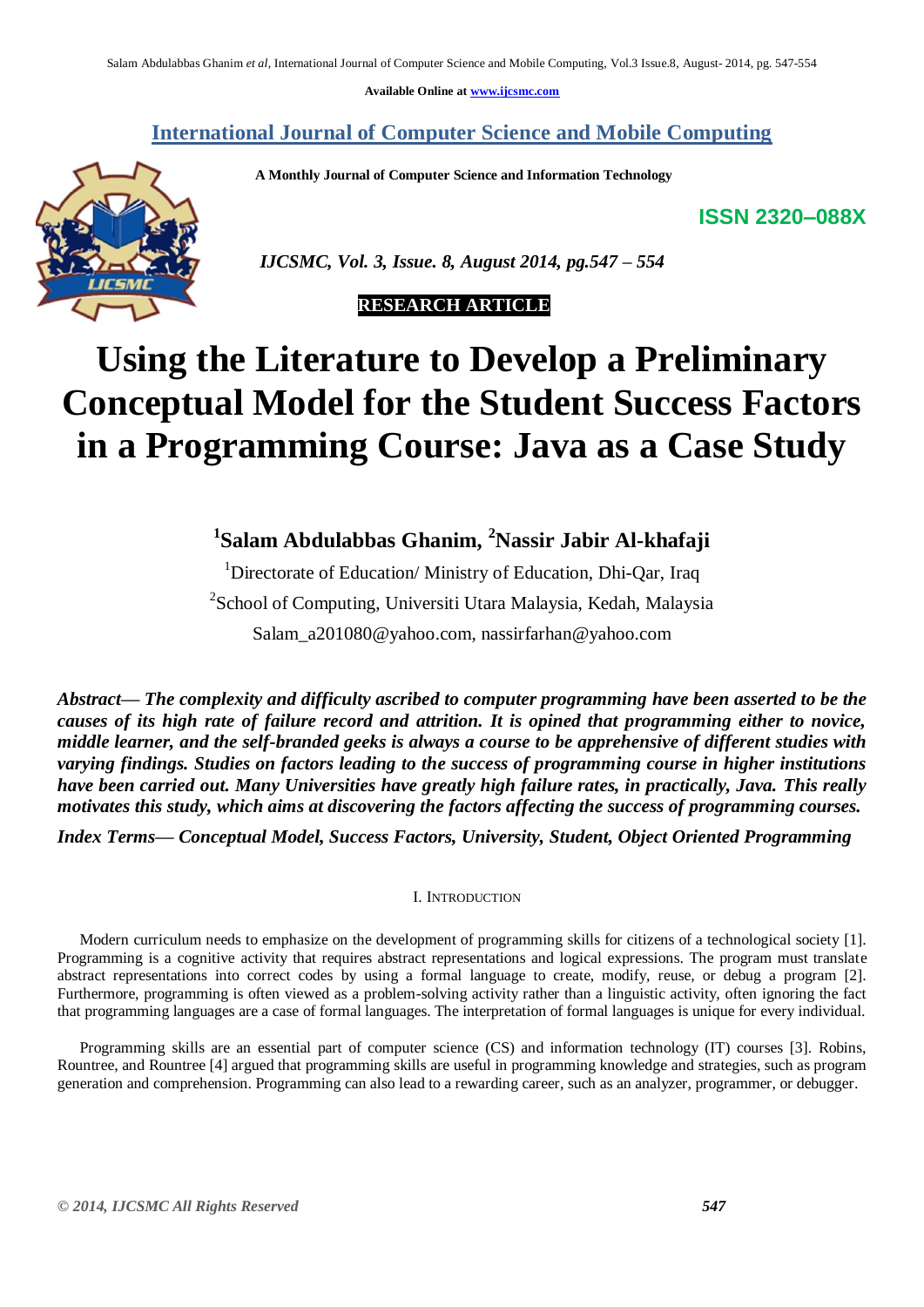Salam Abdulabbas Ghanim *et al*, International Journal of Computer Science and Mobile Computing, Vol.3 Issue.8, August- 2014, pg. 547-554

Zdancewic and Weirich [5] stated that programming is a conceptual foundation in the study of computations. Programming is a prerequisite for almost every other course in CS. Renumol, Jayaprakash, and Janakiram [6] said that "programming is the process of writing, testing and debugging of computer programs using different programming languages.‖ However, according to Schreiner [7], a program is the formal description of a method that solves a particular problem.

Programming languages has two basic levels: a high-level languages, which are classified into three groups, namely, procedural (C, C++, Visual Basic, and Java), non-procedural (LISP and PROLOG), and, problem oriented (MATLAB, MATHEMATIC, and LATEX); a low-level languages, such as machine language and assembly language [8]). Matravers [9] argued that the low-level representation of a central processing unit instruction set is known as the machine language of a computer. Thus, directly writing instructions in binary form is difficult.

This study focuses on Java as OOP. According to Bennett, Fisher, and Lees [10], no differences exist between OOP and the restructuring of a high-level world view where the object in OOP has attributes that are the same with attributes of the object in the real world (i.e car has name, color, model, etc). Furthermore, Poo and Ashok [11] stated that OOP set data and operations into units called objects and allowed objects to be combined into systemic networks to build a program. Objects and their interactions are the main elements of program design in OOP. Each object has a state (data) and a behavior (operations on data).Thus, Objects in OOP are not much different from ordinary physical objects.

Educating novices on programming has been considered as a big challenge since the early 1970s [12] [13] [14] [4].Teaching programming is considered one of the seven grand challenges in computing education [15] . Sharp and Schultz [16] found that learning OOP is difficult for students because it requires skills of comprehension and memorization abilities; the latter involves high-level abilities, which requires additional skills such as abstraction, encapsulation, polymorphism, and inheritance

#### II. LITERATURE REVIEW

#### *A. Object Oriented Programming*

Programming knowledge includes skills and concepts such as problem investigation, problem-solving design, transformation of the design into code and data structure by writing a highly constrained language, and verification of the validity of the program [17]. In recent years, OOP has become the most influential programming paradigm. OOP is widely used in education and different industries; furthermore, almost every university includes object orientation in the curriculum [18].

Learning to program is notoriously difficult. For instance, Bergin and Reilly [40: 293] noted that "it is well known in the computer science education (CSE) community that students have difficulty with programming courses and this can result in high dropout and failure rates." At the same time, according to many researchers, teaching programming to novices has been considered a big challenge for almost 40 years (e.g. [14] [4]). Teaching programming is considered one of the seven grand challenges in computing education [15]. According to Diederich [19], the relevant elements in teaching can often be described by the didactic triangle, see Figure 1.

Unfortunately, more studies have concentrated on the teacher as the substantial factor, and few studies have focused on the students and content. Many published research materials on the Java programming language mostly focus on technology issues and related enhancements. Therefore, this study seeks to fill this gap in literature by identifying factors that affect the teaching of programming from the perspective of students.



Figure 1. The didactic triangle [19].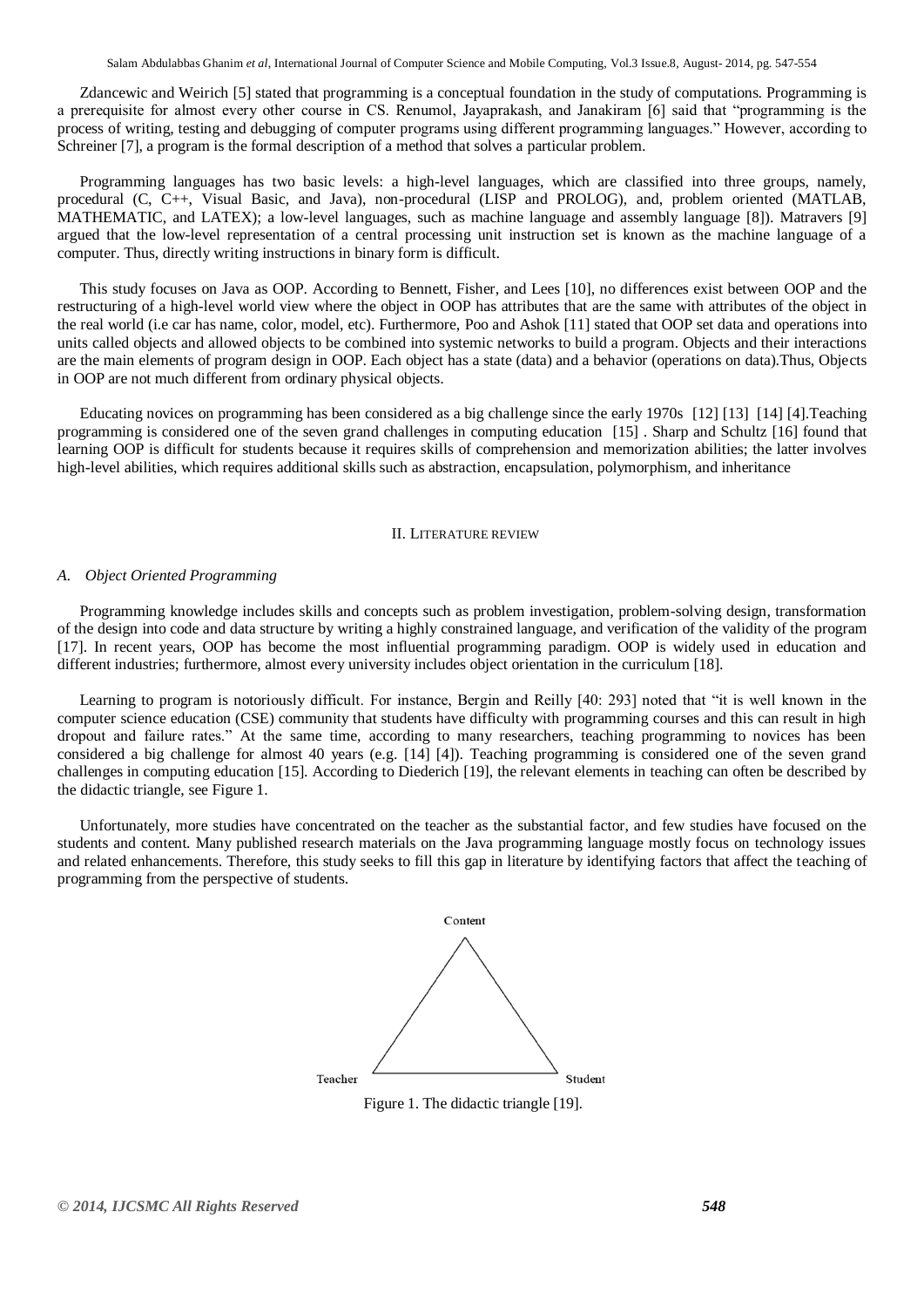Madsen and Møller-Pedersen [20: 16] defined OOP as follows: "a program execution is regarded as a physical model, simulating the behavior of either a real or imaginary part of the world." OOP is a clever concept and has become a very common term (Henderson & Zorn, 1994[21]). As stated beforehand, OOP was used as the first language in most universities, in particular Java programming (Schulte & Bennedsen, 2006 [22]). However, numerous studies have focused on how to develop OOP programming learning.

# *a. Java Programming*

Sivasakthi and Rajendran [18: 1] stated the following: "Java programming is popular both in Academia and IT Industry. Further, it is the maximum usage of programming across the world." Moreover, given the new possibilities provided by Java for the web, the Java paradigm has received considerable attention. Thus, many universities and colleges have introduced Java into their undergraduate and postgraduate CS curriculum [23]. Thus, the teaching and learning Java programming in academia have become a great responsibility. Madden and Chambers [24] added that the Java programming language is very well established and is often the first object-oriented (OO) language taught to students.

Despite the popularity of programming languages such as Java, issues still exist on the suitability of these languages for education, particularly in the introduction of programming to novices (for instance [23][25] [26]). Pears et al. [27] stated that Java is not designed for educational purposes compared with Python, Logo, Eiffel, and Pascal.

This study aims to identify the factors that cause the learning difficulties of students with regards to Java as OOP. Java has become the most influential programming paradigm in recent years. Although empirical studies of programmers and programmer comprehension have been conducted with regards to procedural and OO languages, few studies have been conducted to discover the individual traits cause the most difficulty to novice programming students [28]

#### *B. Previous Study*

The high dropout and failure rates in programming subjects have drawn the attention of researchers. A number of papers have also been written to address problems that occur when teaching Java. However, most of these studies have focused more on the teachers than on the students. Therefore, this section elaborates on few studies that are related to this field. Such as the one that was conducted by Byrne, Catrambone, and Stasko [29] who used two experiments designed to test whether animating algorithms will assist students to learn algorithms effectively. However, this study focuses only on software visualization (teaching tools). While, Wilson and Shrock [30] stated that many factors affect the success or failure of students in programming.

Further, the study conducted by Byrne and Lyons [31] focused on the BASIC programming language and their data has been gathered from academic records. In contrast, this research concentrates on the OOP as noted by Wiedenbeck [32] the choice of programming language affects the understanding of programming.

On the Other hand, Milne and Rowe [28] have investigated C++ and asked both tutors and students on the individual concepts of the programming language they strive to teach and learn, the conclusion of their study is the motivation to design a program visualization tool. As well as, they focused on participants who have experience in programming languages, while, this study deals with the novice students.

Wiedenbeck and Labelle [33] investigated the combined effects of mental model, self-efficacy, and prior experience on programming learning. However, the respondents came from different disciplines. Most respondents are not involved in CS.

In addition, Bennedsen and Caspersen [34] focused on learning OOP. Their study depended on the perspectives of lecturers and that of the university administration. By contrast, this research concentrated particularly on the perspective of students. On the other hand, study by Caspersen and Kölling [35] aimed to assist novice programmers learn better and faster. In the same time, laying the foundation for a thorough treatment of the aspects of software engineering. Their study did not identify the factors that affect how students learn programming and instead focused on the programming process (Concepts of the program).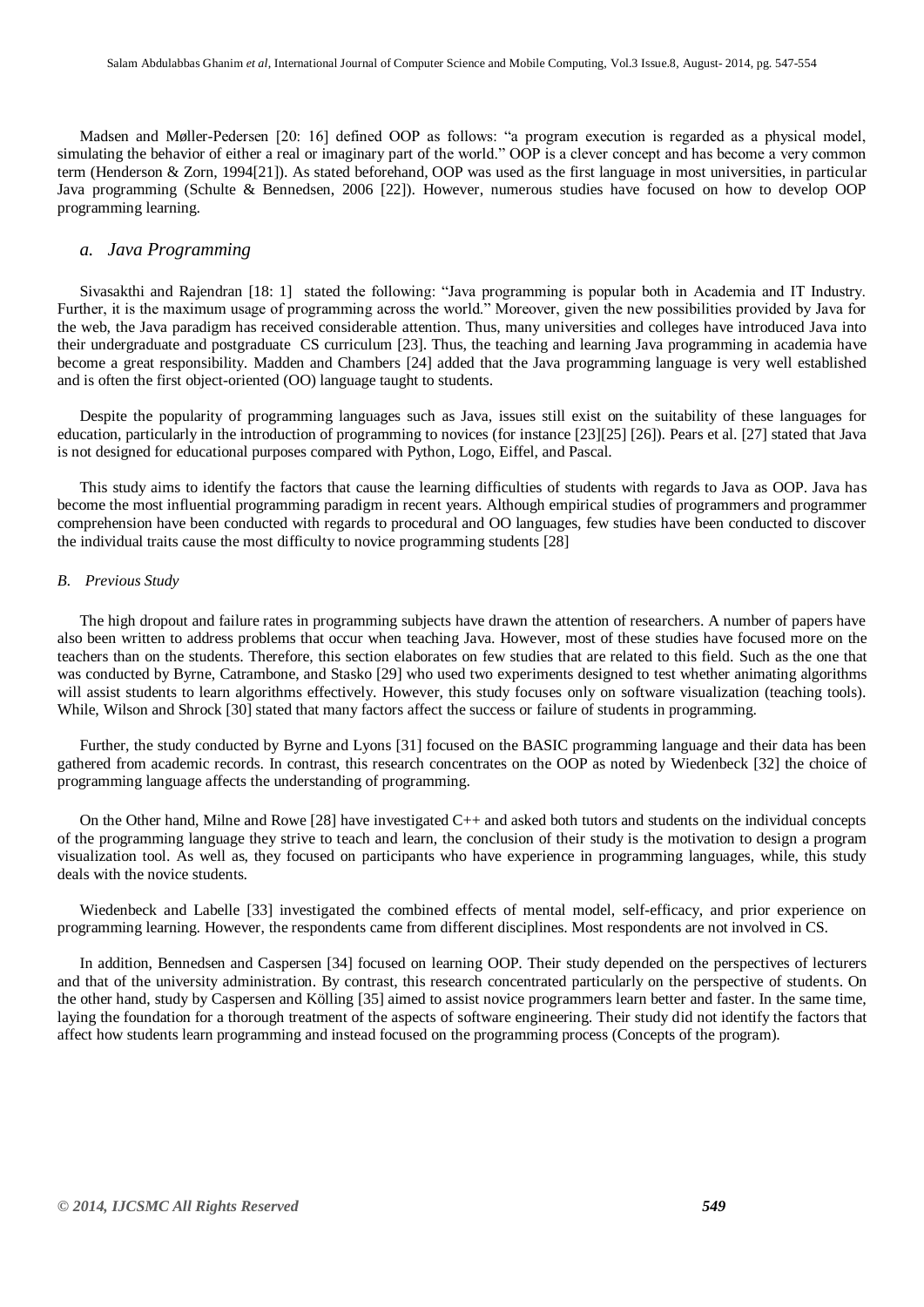#### III. PRELIMINARY CONCEPTUAL MODEL

Most novice programmers still struggle to become proficient in the subject. Therefore, this study focuses on the following factors (Fear, Object Oriented Programming Concepts and Motivation) that affected the academic success of novice students in computer programming based on literature review. Eventually, based on these factors this study sought to develop Preliminary Conceptual Model as illustrated in Figure 2:



Figure 2. Preliminary Conceptual Model for Student Success Factors

#### *A. Fear*

The teaching and learning processes in the CS and IS fields have received significant research attention because of the high attrition rates of these courses [4]. However, the educational environment of these courses remains a global problem in the field of computer programming [36].

Study by Rogerson and Scott [37] defined fear as the lack of appreciation or interest of students toward the programming subject. This term may also refer to the apprehension or the lack of confidence of these students on their programming knowledge. Programming is defined in this study as the full cycle of systems development, including the coding process, the use of basic theoretical concepts, and preparation of the final product for implementation [38].

Rogerson and Scott [37: 148] defined this fear as "experiencing a lack of confidence or apprehension regarding their ability to code or program‖. Several researchers have used the same term to describe the anxiety that some students feel when developing a program and to describe their feelings of discomfort that may reduce their interest in the subject [39]. Bergin and Reilly [40] stated that such feeling of discomfort will discourage programming related inquiries and discussions from these students.

#### *B. Object Oriented Programming Concepts*

Students are greatly challenged by several elements in the Java programming language. The inclusion of Java in programming courses has been the subject of several studies and experience reports over the previous decade [18] [41]. These reports suggest that the use of diagrammatic representations can help students improve their understanding of OOP, such as UML or other analogous notations [42].

Sicilia [43] argued that programming instructors should carefully help their students in comprehending the OO concepts and in translating the conceptual models into Java programs. The OOP learning of these students is also hindered by several factors, such as their associations, generic containers, and differences between interfaces and classes. Moreover, Madden and Chambers [24] asserted that, comprehension of a list of broad Java language tools such as (e.g. syntax, file handling, inheritance, Appletviewer, JCreator, GUI programming, etc) help to understanding OOP concepts. Many researchers have explained the OOP concepts as shown below:

## *a. Object*

Object refers to the main component of the OO paradigm that is used for carrying out specific tasks [44]. Actual examples of an object include a bus, a book, or a student. Therefore, people think about, identify, act upon, or assign concepts to several objects on a daily basis [45].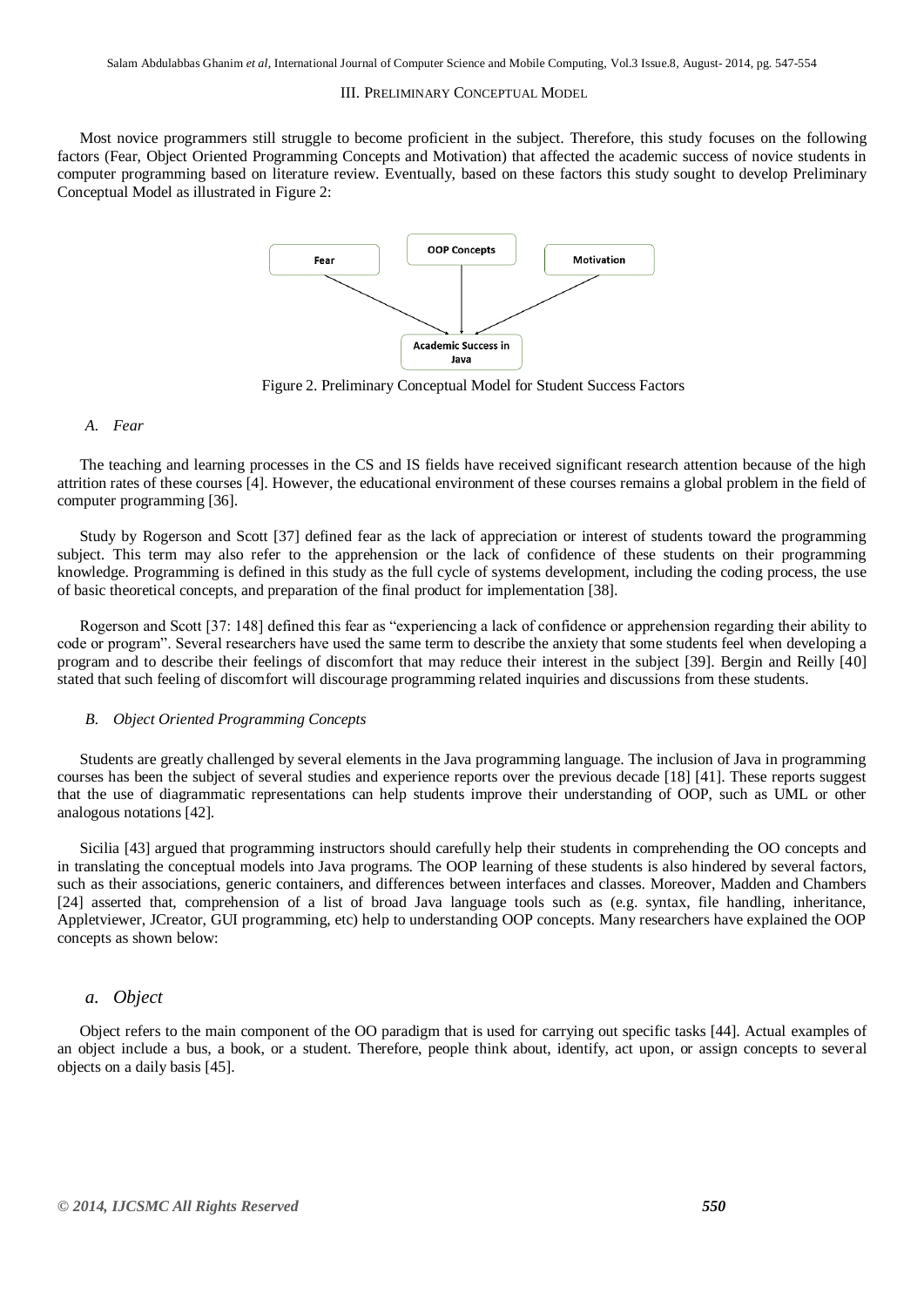# *b. Class*

Students must clearly differentiate the concept of "object" from the concept of "class" [46]. The latter refers to a general category, whereas the former refers to a specific instance [45]. Objects are grouped together into classes that specify the type of an object, whereas a class can be used as a template for a potential object [47].

# *c. Attributes and Methods*

Both attributes and operations are equally important in the OO approach. The former refers to the descriptive properties of an object that represent its state, whereas the latter refers to an operation that determines the behavior of an object or what the object can do [48].

#### *d. Constructors and Destructors*

Constructors and destructors are special methods that play important roles in OOP. Constructors are used when creating new objects for the allocation of memory and the initialization of variables. Sebesta [49] referred that, Delphi uses the "create" constructor to create an object. Additionally, he stated that, all objects in Java are explicit heap dynamic (i.e., created explicitly on the heap during runtime) and are allocated into the new operator. Destructors are used to reclaim the heap storage and to destroy objects. Instead of using a destructor, Java uses an implicit garbage collection process that does not require the programmer to create a code for the destructor [48].

## *e. Abstraction and Associations*

Abstraction refers to the ability of an individual to define and use variables and operations that ignore several details. Abstraction aims to simplify the presentation of entities and to reduce their complexity during the programming process [49]. Abstraction is classified into process abstraction and data abstraction. The former refers to the calling of a subprogram (method/procedure/function) without providing its details, whereas the latter refers to the declaration of the type and the operations in objects that are contained in a single unit, which restricts data access by sending messages to the methods [50].

## *f. Polymorphism and Dynamic Binding*

Polymorphism refers to the provision of multiple forms and methods. When used in the OOP context, this term implies that different objects may respond individually to the same message. Therefore, polymorphism may be used to indicate different implementations [51]. Polymorphism also supports greater abstraction wherein a single message can evoke different behavior [52].

## *C. Motivation*

Helme and Clarke [53] stated that students need motivation (the will to learn) and skills (capability) in order to be successful in their respective fields. Williams [54] argued that the learning methods, motivation, and expectation of students can significantly affect their learning. Several studies have identified the motivation and attitude of these students to learning as the core influential factors to their successful learning [55] [56] [4] [57]. Moreover, Jenkins [58]; Bergin and Reilly [40] pointed that, the motivation can encourage the students to learning programming language well. In this case, motivation can be divided into intrinsic, extrinsic, and achievement motivation [59].

- **•** Intrinsic motivation is present when the individual is interested and curious about the activity that he or she is currently performing;
- Extrinsic motivation is present when the individual anticipates a reward after successfully completing the activity; and
- Achievement motivation is observed when the performance of an individual is better than that of his or her peers.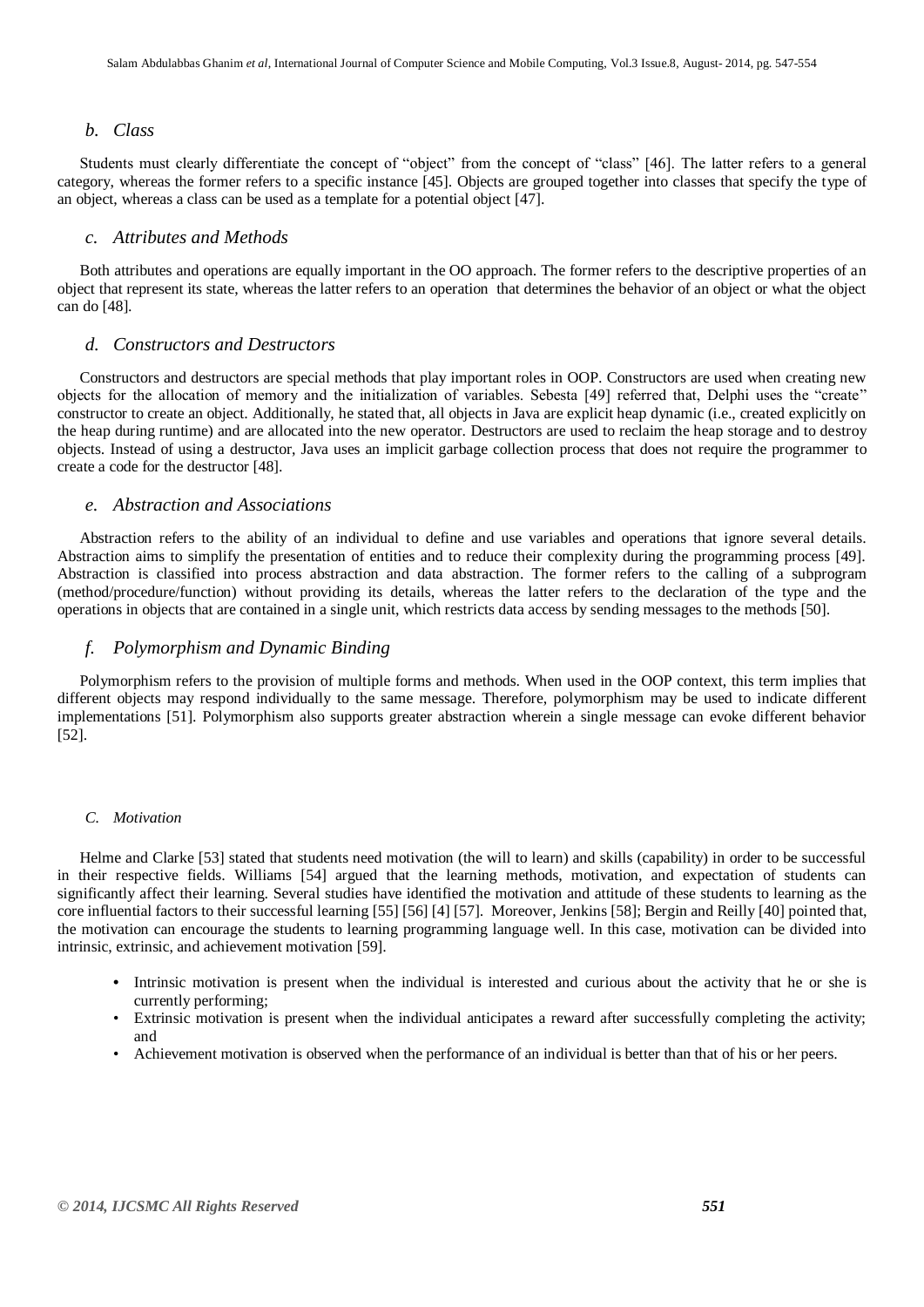Salam Abdulabbas Ghanim *et al*, International Journal of Computer Science and Mobile Computing, Vol.3 Issue.8, August- 2014, pg. 547-554

Carbone, Hurst, Mitchell, and Gunstone [60] found that intrinsically motivated students generally display higher programming capabilities, whereas externally motivated (i.e., passing the course) or achievement-motivated (i.e., obtaining higher marks) students do not cognitively engage themselves into the subject.

# IV. CONCLUSION

In general, learning to program is difficult for many students. Although several factors that affect learning to program have been identified over the years, we are still far from a full understanding of why some students learn to program easily and quickly while others flounder. Besides, previous researches have not mentioned all the important factors. Based on the current research, three factors that may affect learning to program generally, and Java especially are Fear, Object Oriented Programming Concepts and Motivation. The limitations of this study are concentrated only on the literature review. Consequently, the future work must investigate these factors in real life.

# **REFERENCES**

- [1] B. Pejcinovic, M. Holtzman, M. Chrzanowska-Jeske, and P. K. Wong, "Just because we teach it does not mean they use it: Case of programming skills," in *Frontiers in Education Conference, 2013 IEEE*, 2013, pp. 1287-1289.
- [2] S. Wiedenbeck, "Factors affecting the success of non-majors in learning to program," in *Proceedings of the first international workshop on Computing education research*, 2005, pp. 13-24.
- [3] R. Mason, G. Cooper, and M. de Raadt, "Trends in introductory programming courses in Australian universities: languages, environments and pedagogy," in *Proceedings of the Fourteenth Australasian Computing Education Conference-Volume 123*, 2012, pp. 33-42.
- [4] A. Robins, J. Rountree, and N. Rountree, "Learning and teaching programming: A review and discussion," *Computer Science Education,* vol. 13, pp. 137-172, 2003.
- [5] S. Zdancewic and S. Weirich, "Programming Languages and Techniques," 2013.
- [6] V. Renumol, S. Jayaprakash, and D. Janakiram, "Classification of cognitive difficulties of students to learn computer programming," *Indian Institute of Technology, India,* 2009.
- [7] W. Schreiner, "Introduction to Programming," 2011.
- [8] V. Rajaraman, "Programming languages: A brief review," *Resonance-Journal of Science Education,* vol. 3, pp. 43-54, 1998.
- [9] J. Matravers, "Introduction to computer systems architecture and programming," 2011.
- [10] G. Bennett, M. Fisher, and B. Lees, "Object Oriented Programming with Objective-C," in *Objective-C for Absolute Beginners*, ed: Springer, 2011, pp. 87-102.
- [11] D. Poo, D. Kiong, and S. Ashok, *Object-oriented programming and Java*: Springer, 2007.
- [12] E. W. Dijkstra, *Notes on structured programming*: Technological University Eindhoven Netherlands, 1970.
- [13] D. Gries, "What should we teach in an introductory programming course?," in *ACM SIGCSE Bulletin*, 1974, pp. 81-89.
- [14] M. McCracken, V. Almstrum, D. Diaz, M. Guzdial, D. Hagan, Y. B.-D. Kolikant, C. Laxer, L. Thomas, I. Utting, and T. Wilusz, "A multi-national, multi-institutional study of assessment of programming skills of first-year CS students," *ACM SIGCSE Bulletin,* vol. 33, pp. 125-180, 2001.
- [15] A. Mcgettrick, R. Boyle, R. Ibbett, J. Lloyd, G. Lovegrove, and K. Mander, "Grand challenges in computing: Education—a summary," *The Computer Journal,* vol. 48, pp. 42-48, 2005.
- [16] J. H. Sharp and L. A. Schultz, "An exploratory study of the use of video as an instructional tool in an introductory C# programming course," *Information Systems Education Journal,* vol. 11, p. 33, 2013.
- [17] N. S. Herman, S. B. Salam, and E. Noersasongko, "A Study of Tracing and Writing Performance of Novice Students in Introductory Programming," in *Software Engineering and Computer Systems*, ed: Springer, 2011, pp. 557-570.
- [18] M. Sivasakthi and R. Rajendran, "Learning Difficulties of Object-oriented Programming Paradigm Using Java': Students' Perspective," *Indian Journal of Science and Technology,* vol. 4, pp. 983-985, 2011.
- [19] J. Diederich, "Didaktisches Denken," *Eine Einführung in Anspruch und Aufgabe,* 1988.
- [20] O. L. Madsen and B. Møller-Pedersen, "What object-oriented programming may be-and what it does not have to be," in *ECOOP'88 European Conference on Object-Oriented Programming*, 1988, pp. 1-20.
- [21] R. Henderson and B. Zorn, "A comparison of object-oriented programming in four modern languages," Software: *Practice and Experience,* vol. 24, pp. 1077-1095, 1994.
- [22] J. Bennedsen and M. E. Caspersen, "Abstraction ability as an indicator of success for learning object-oriented programming?," *ACM SIGCSE Bulletin,* vol. 38, pp. 39-43, 2006.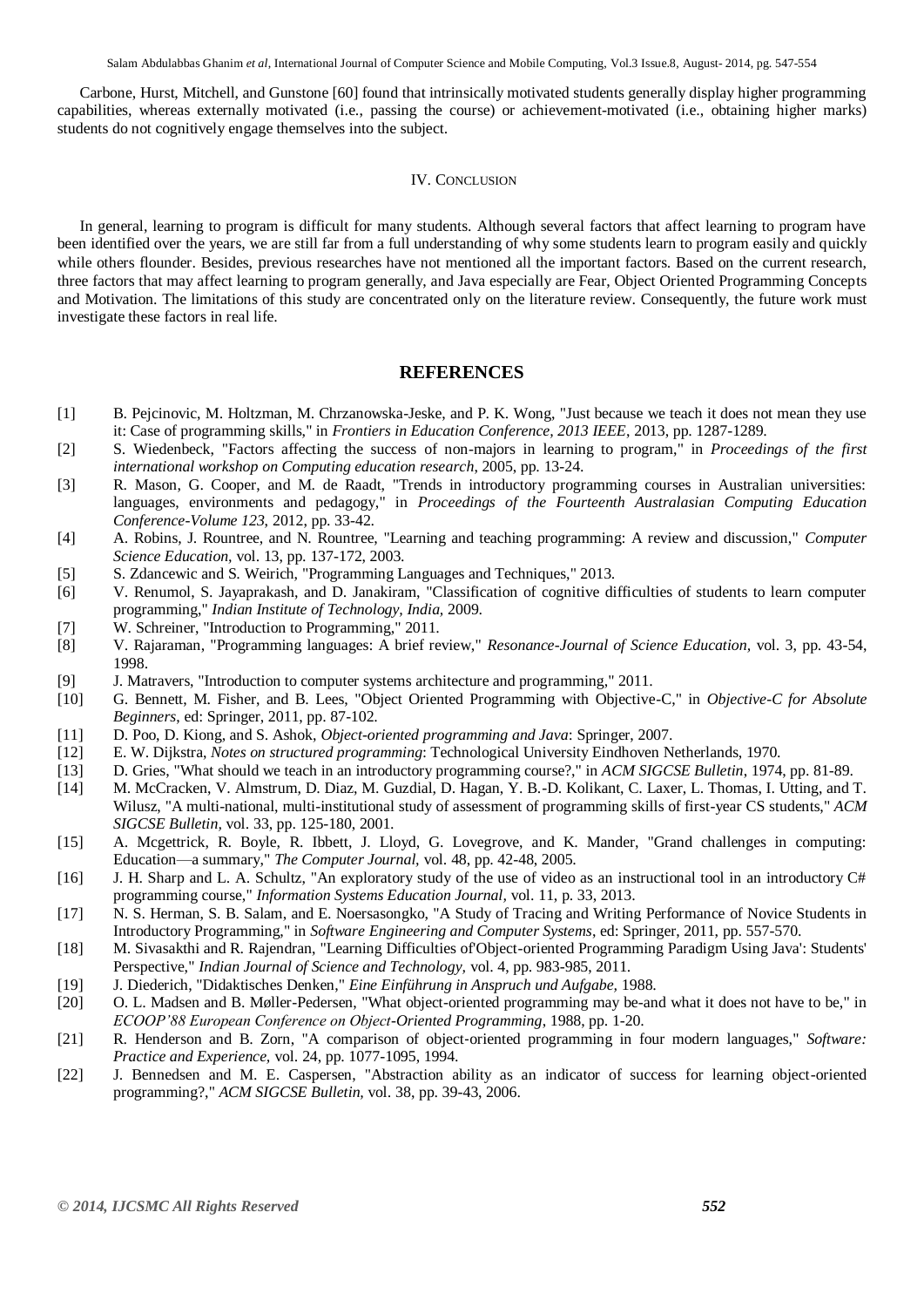Salam Abdulabbas Ghanim *et al*, International Journal of Computer Science and Mobile Computing, Vol.3 Issue.8, August- 2014, pg. 547-554

- [23] S. Hadjerrouit, "Java as first programming language: a critical evaluation," *ACM SIGCSE Bulletin,* vol. 30, pp. 43-47, 1998.
- [24] M. Madden and D. Chambers, "Evaluation of student attitudes to learning the Java language," in *Proceedings of the inaugural conference on the Principles and Practice of programming, 2002 and Proceedings of the second workshop on Intermediate representation engineering for virtual machines, 2002*, 2002, pp. 125-130.
- [25] R. Close, D. Kopec, and J. Aman, "CS1: perspectives on programming languages and the breadth-first approach," in *Journal of Computing Sciences in Colleges*, 2000, pp. 228-234.
- [26] D. Clark, C. MacNish, and G. F. Royle, "Java as a teaching language—opportunities, pitfalls and solutions," in *Proceedings of the 3rd Australasian conference on Computer science education*, 1998, pp. 173-179.
- [27] A. Pears, S. Seidman, L. Malmi, L. Mannila, E. Adams, J. Bennedsen, M. Devlin, and J. Paterson, "A survey of literature on the teaching of introductory programming," in *ACM SIGCSE Bulletin*, 2007, pp. 204-223.
- [28] I. Milne and G. Rowe, "Difficulties in learning and teaching programming—views of students and tutors," *Education and Information technologies,* vol. 7, pp. 55-66, 2002.
- [29] M. D. Byrne, R. Catrambone, and J. T. Stasko, "Evaluating animations as student aids in learning computer algorithms," *Computers & education,* vol. 33, pp. 253-278, 1999.
- [30] B. C. Wilson and S. Shrock, "Contributing to success in an introductory computer science course: a study of twelve factors," in *ACM SIGCSE Bulletin*, 2001, pp. 184-188.
- [31] P. Byrne and G. Lyons, "The effect of student attributes on success in programming," in *ACM SIGCSE Bulletin*, 2001, pp. 49-52.
- [32] S. Wiedenbeck, V. Ramalingam, S. Sarasamma, and C. Corritore, "A comparison of the comprehension of objectoriented and procedural programs by novice programmers," *Interacting with Computers,* vol. 11, pp. 255-282, 1999.
- [33] S. Wiedenbeck, D. Labelle, and V. N. Kain, "Factors affecting course outcomes in introductory programming," in *16th Annual Workshop of the Psychology of Programming Interest Group*, 2004, pp. 97-109.
- [34] C. Schulte and J. Bennedsen, "What do teachers teach in introductory programming?," in *Proceedings of the second international workshop on Computing education research*, 2006, pp. 17-28.
- [35] M. E. Caspersen and M. Kölling, "A novice's process of object-oriented programming," in *Companion to the 21st ACM SIGPLAN symposium on Object-oriented programming systems, languages, and applications*, 2006, pp. 892-900.
- [36] J. Mead, S. Gray, J. Hamer, R. James, J. Sorva, C. S. Clair, and L. Thomas, "A cognitive approach to identifying measurable milestones for programming skill acquisition," in *ACM SIGCSE Bulletin*, 2006, pp. 182-194.
- [37] C. Rogerson and E. Scott, "The fear factor: How it affects students learning to program in a tertiary environment," *Journal of Information Technology Education: Research,* vol. 9, pp. 147-171, 2010.
- [38] C. Bruce, L. Buckingham, J. Hynd, C. McMahon, M. Roggenkamp, and I. Stoodley, "Ways of experiencing the act of learning to program: A phenomenographic study of introductory programming students at university," *Journal of Information Technology Education: Research,* vol. 3, pp. 145-160, 2004.
- [39] S. Fincher, A. Robins, B. Baker, I. Box, Q. Cutts, M. De Raadt, P. Haden, J. Hamer, M. Hamilton, and R. Lister, "Predictors of success in a first programming course," in *Proceedings of the 8th Australasian Conference on Computing Education-Volume 52*, 2006, pp. 189-196.
- [40] S. Bergin and R. Reilly, "The influence of motivation and comfort-level on learning to program," in *Proceedings of the PPIG*, 2005, pp. 293-304.
- [41] S. Xinogalos, M. Sartatzemi, and V. Dagdilelis, "Studying Students' Difficulties in an OOP Course based on BlueJ," in *IASTED International Conference on Computers and Advanced technology in Education*, 2006, pp. 82-87.
- [42] C. Alphonce and P. Ventura, "Object orientation in CS1-CS2 by design," in *ACM SIGCSE Bulletin*, 2002, pp. 70-74.
- [43] M.-Á. Sicilia, "Strategies for teaching object-oriented concepts with Java," *Computer Science Education,* vol. 16, pp. 1- 18, 2006.
- [44] J. M. Garrido, *Object-Oriented Programming: From Problem Solving to Java*: Firewall Media, 2004.
- [45] J. W. Satzinger and T. U. Ørvik, *The Object-oriented Approach: Concepts, System Development and Modeling with UML*: Course Technology, 2001
- [46] A. Eckerdal and M. Thuné, "Novice Java programmers' conceptions of object and class, and variation theory," in *ACM SIGCSE Bulletin*, 2005, pp. 89-93.
- [47] M. Weisfeld, *The object-oriented thought process*: Pearson Education, 2008.
- [48] H. M. Havenga, "An investigation of students' knowledge, skills and strategies during problem solving in objectoriented programming," 2009.
- [49] R. W. Sebesta, *Concepts of programming languages* vol. 4: Addison Wesley, 2002.
- [50] S. R. Schach, *Object-oriented and classical software engineering* vol. 6: McGraw-Hill New York, 2002.
- [51] M. A. Weiss and S. Hartman, *Data structures and problem solving using Java* vol. 204: Addison-Wesley Reading, 1998.
- [52] M. B. Rosson and S. R. Alpert, "The cognitive consequences of object-oriented design," *Human-Computer Interaction,*  vol. 5, pp. 345-379, 1990.